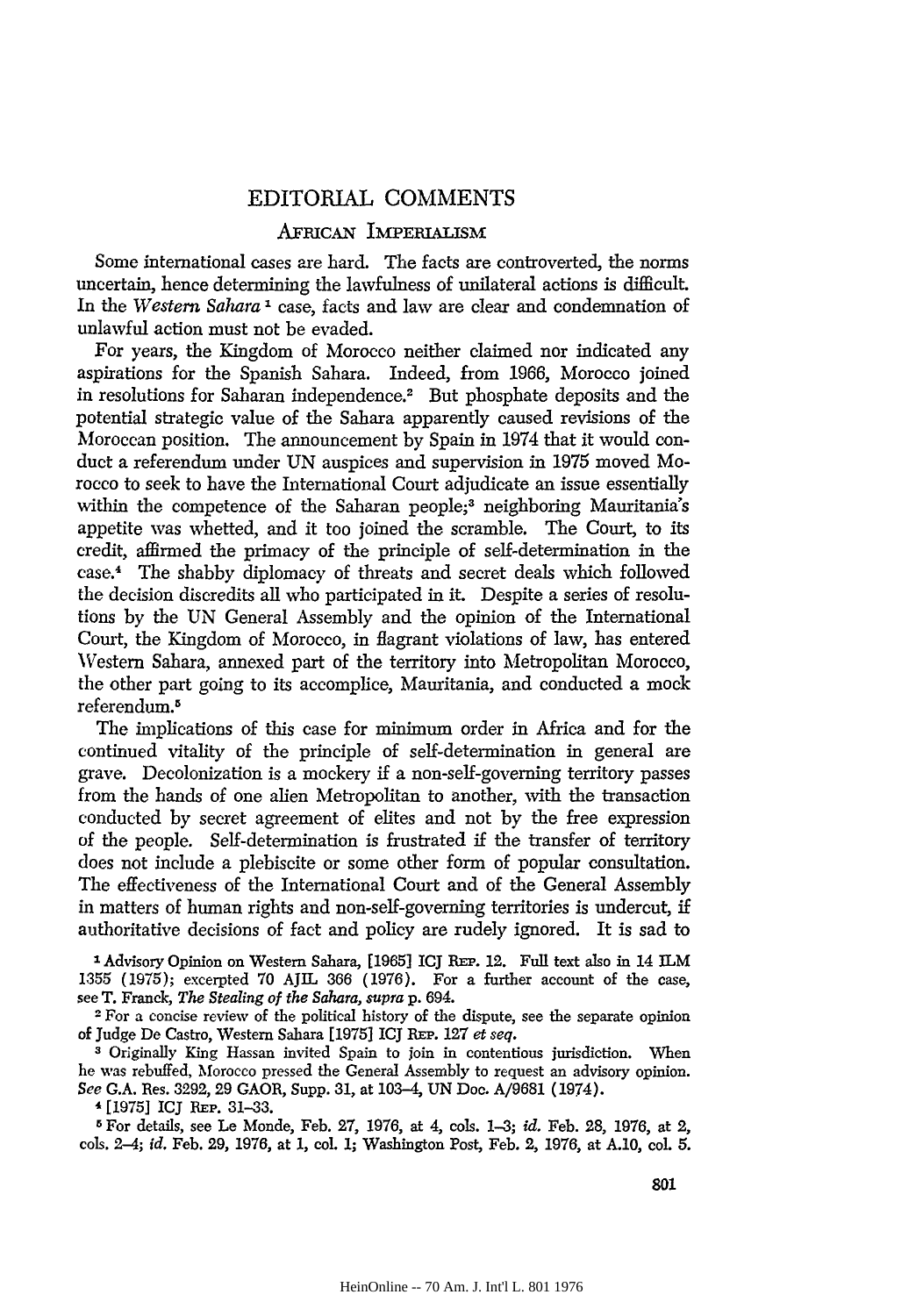THE AMERICAN JOURNAL OF INTERNATIONAL LAW [Vol. **70**

note that two "Third World" and "new" states here openly violate principles to which the Third World, in substantial part, owes its existence.

In the most immediate sense, Moroccan and Mauritanian behavior in the *Western Sahara* case threatens to ignite flammable irredentist situations existing throughout Africa. Political borders on the continent do not correspond to the distribution of tribal, ethnic, and linguistic communities. Virtually every African state has, in the language of the General Assembly and the International Court, "legal ties" of some sort with people and events in neighboring countries. Any doctrine that authorizes the consolidation of inchoate "legal ties" into territorial sovereignty will prove, at the least, mischievous and at the most, calamitous for regional order. The actions in Western Sahara thus violate not only the rights of the inhabitants of the territory, but also the hopes for minimum order for all Africans.

The reluctance of the Organization of African Unity to take a forthright position on the case is understandable, but it is wrong. The perniciousness of this case will go far beyond the sands of the Sahara.

W. MICHAEL REISMAN

## FOREIGN POLICY **AND** FiDELiry TO LAW: THE ANATOMY OF A TREATY VIOLATION

On April 13 President Ford signed a bill unilaterally to extend the fisheries jurisdiction of the United States from the present 12-mile limit to 200 miles onto the high seas (and even thousands of miles at sea with  $\cdot$ regard to salmon) effective March 1, 1977.<sup>1</sup> Barring a sudden breakthrough in the law of the sea negotiations, as of March **1,** 1977 the Coast Guard may begin arresting vessels on the high seas pursuant to this act in violation of the treaty obligations of the United States. This action again exposes the inadequacy of the present foreign policy process for taking an international legal perspective into account.<sup>2</sup> It may also prove the greatest mistake in the history of U.S. oceans policy.

During the past decade fishing pressure on stocks off the U.S. coasts has increased dramatically, largely as a result of an increase in foreign fleets using newer technologies. The result has been that some stocks such as haddock were largely fished out and many others were severely depleted. These problems off our coast mirror a worldwide crisis in fishery management with existing international law not providing jurisdiction coextensive with the range of the stocks. The resulting "common pool problem" actually created a disincentive to conserve similar to early experiences with depletion of oil reserves in the East Texas oil fields. Thus the culprit itself was to a significant extent an outmoded legal structure. The plethora of

*'See* the "Statement of the President Upon Signing the 200-Mile Fishing Legislation," April 13, 1976. 12 WEEKLY COMPILATION OF PRESIDENTIAL DOCUMENTS 644 (1976), full text in *Contemporary Practice* section, *infra* **p. 820.** *<sup>2</sup>* See, e.g., Moore, *Law and National Security,* 51 For. Arr. 408 (1973); Falk, *Law,*

*Lawyers, and the Conduct of American Foreign Relations,* 78 **YALE** LJ. 919 (1969).

802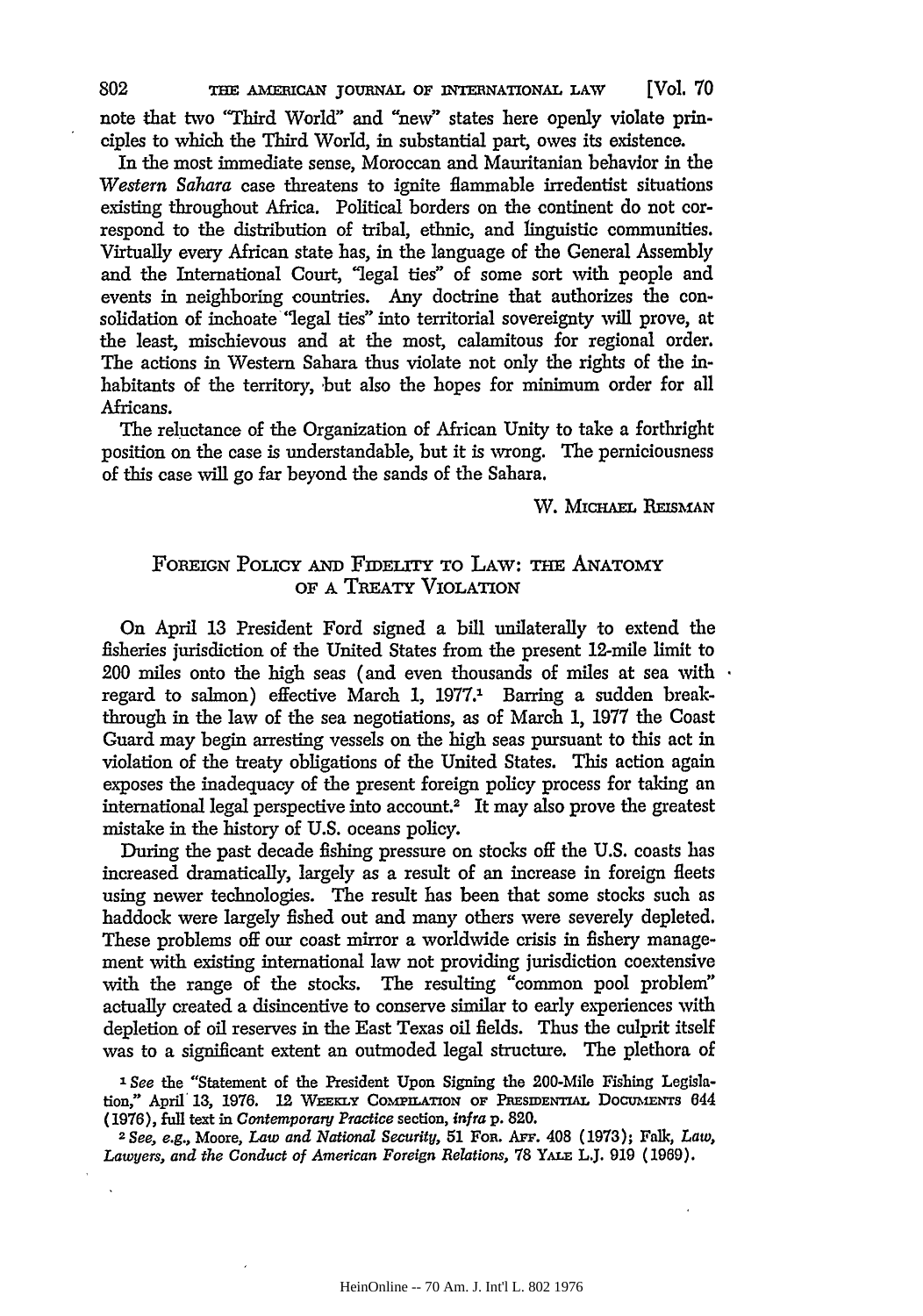fisheries bilaterals and limited multilaterals that sprang up to plug the disintegration of this legal structure only moderately stemmed the flow.

**By** the early 1970's these defects in fisheries jurisdiction were well understood. The remedy was to seek a new law of the sea which would recognize fisheries jurisdiction coextensive with the range of the principal types of species. That is, an extension of coastal limits for coastal species (200 miles includes about 95% of coastal species), host state control over anadromous species (such as salmon) throughout their range on the high seas, and a network of regional international agreements for highly migratory species (such as tuna). By the end of the 1975 Geneva session of the Law of the Sea Conference it seemed likely that such a structure would be adopted as part of a comprehensive treaty, though the details of the 200 mile economic zone and provisions for highly migratory species were yet to be agreed.<sup>3</sup>

Prior to the Geneva session of the Conference the Senate had overwhelmingly passed a bill unilaterally to extend U.S. fishing jurisdiction from the present 12-mile fishery contiguous zone to 200 miles. In doing so it was understood by the Senate that it was too late for House action that session.4 Passage was widely regarded as a signal to Executive branch policymakers that unless something was done quickly to ease the foreign fishing pressure Congress would act.

Executive branch interim fisheries policy had focussed on negotiating yearly bilateral agreements (with the Soviets, Japanese, Koreans, and others) and limited multilateral agreements (within the International Commission for Northwest Atlantic Fisheries, the International North Pacific Fisheries Commission, and other commissions) to alleviate the pressure until a comprehensive law of the sea treaty could be concluded. **A** separate fisheries office in the Department of State did little else but negotiate these agreements. This policy, though moderately successful, particularly after the serious push developed for passage of the 200-mile bill, was too little and too late. The Office of the Law of the Sea of the Department of State estimated during late 1975 that as a result of recent breakthroughs in fishery agreements only nine stocks out of more than **100** off our coasts were below maximum sustainable yield and continuing to decline as a result of foreign fishing.<sup>5</sup> By then, however, some major commercial stocks such as haddock had a zero quota and the 200-mile bill had a full head of steam.

Sadly, there were other approaches which in combination with the fishery negotiations could have dramatically improved protection for coastal fish stocks without violating the legal obligations of the United States or severely impairing overall U.S. oceans interests. Under Article 2 of the

*3 See* the "Informal Single Negotiating Text," Arts. **50-62, 53 and** 54. **UN** Doe. A/CONF.62/WP.8, 14 ILM **682** (1974). *See also* the "Revised Informal Single Negotiating Text," Arts. 50-52, 53, 54, and 55 **UN** Doc. A/CONF.62/WP.8/Rev. 1/Part U (May **6, 1976).**

4 This early Senate vote was 68 in favor, 27 opposing, and 5 not voting. *See 20* Cong. Rzc. S.21130 (daily ed. Dec. 11, 1974).

5 *See* the testimony of John Norton Moore in *Hearings on S.961 Before the Senate Comm. on Armed Services,* 93rd Cong., 2d Sess., Nov. **19,** 1975.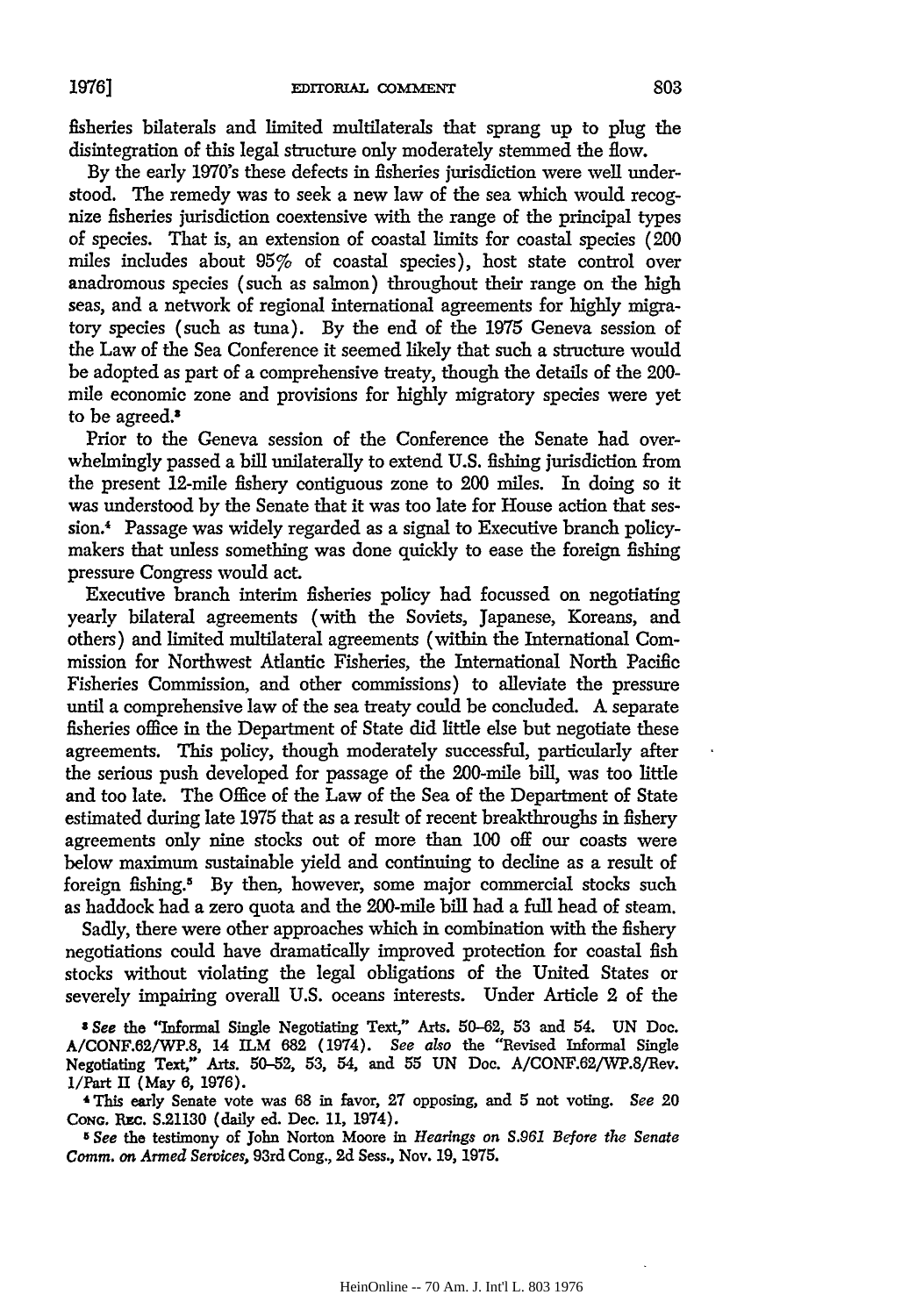1958 Geneva Convention on the Continental Shelf<sup>6</sup> the coastal state exercises sovereign rights over the continental shelf for the purpose of exploring and exploiting its natural resources including living organisms belonging to sedentary species. Many of the most seriously destructive foreign fisheries use bottom tending trawls which harvest large quantities of crab and other sedentary species along with targeted finfish stocks. After officers from the State Department Law of the Sea Office observed piles of crab and other shelf creatures on the decks of Soviet and Japanese vessels during a Coast Guard flight over the Bering Sea, the Office began pushing for regulation of bottom tending trawls when such use would normally result in a catch of sedentary species clearly under U.S. jurisdiction. Because of the heavy dependence on bottom tending trawls, such regulation, if imaginatively pursued, could have led to dramatic side gains in protection of finfish stocks. Though we were successful in getting new regulations approved, they were drastically watered down by an overly cautious bureaucracy and never produced the potential protection.7 The first opportunity for a creative legal approach to the problem was, if not lost, at least misplaced.

There was yet a second opportunity. Article 7 of the 1958 Geneva Convention on Fishing and Conservation of the Living Resources of the High Seas<sup>8</sup> contemplates unilateral coastal state conservation measures for protection of threatened coastal stocks provided certain specified criteria, such as nondiscrimination against foreign fishermen, a prior six-month effort to find a negotiated solution, and submission of disputed actions to impartial arbitration, are met. The United States is party to this Convention, although neither the Soviet Union nor Japan, among other nations fishing off our coast, are parties. Nevertheless, prevailing legal opinion is that the Article 7 right reflects customary international law and that the United States could lawfully apply these measures against nonparties. In addition, exploratory overtures with the Soviets, Japanese, and British indicated a relaxed attitude toward an Article 7 approach as opposed to the 200-mile bill. Building on this provision and the evident need for an alternative to the 200-mile bill, in late 1974 a Working Group of the National Security Council Interagency Task Force on the Law of the Sea prepared a bill based on this "Article *7"* approach. Once again the Law of the Sea Office recommended adoption by the Administration of an alternative approach to the 200-mile bill, urging that the fish stocks could be protected faster through such an approach and that without such an approach the 200-mile bill would be highly likely to pass. Unfortunately, this approach was blocked at a high level within the State Department for over a year until it was too late to do any good. Ironically the Article 7 approach was picked up in the Senate by Senators Griffin and Cranston

804

**<sup>6</sup>** 15 UST 471, TIAS No. 5578, 499 UNTS 311, 52 AJIL 858 (1958).

<sup>7</sup>These new regulations were explained in a letter of September 5, 1974 from John Norton Moore to the Chairman of the Senate Commerce Committee, Senator Warren **G.** Magnuson.

**<sup>8</sup>** 17 **UST** 138, TIAS No. 5969, 559 UNTS 285, 52 AJIL **851** (1958).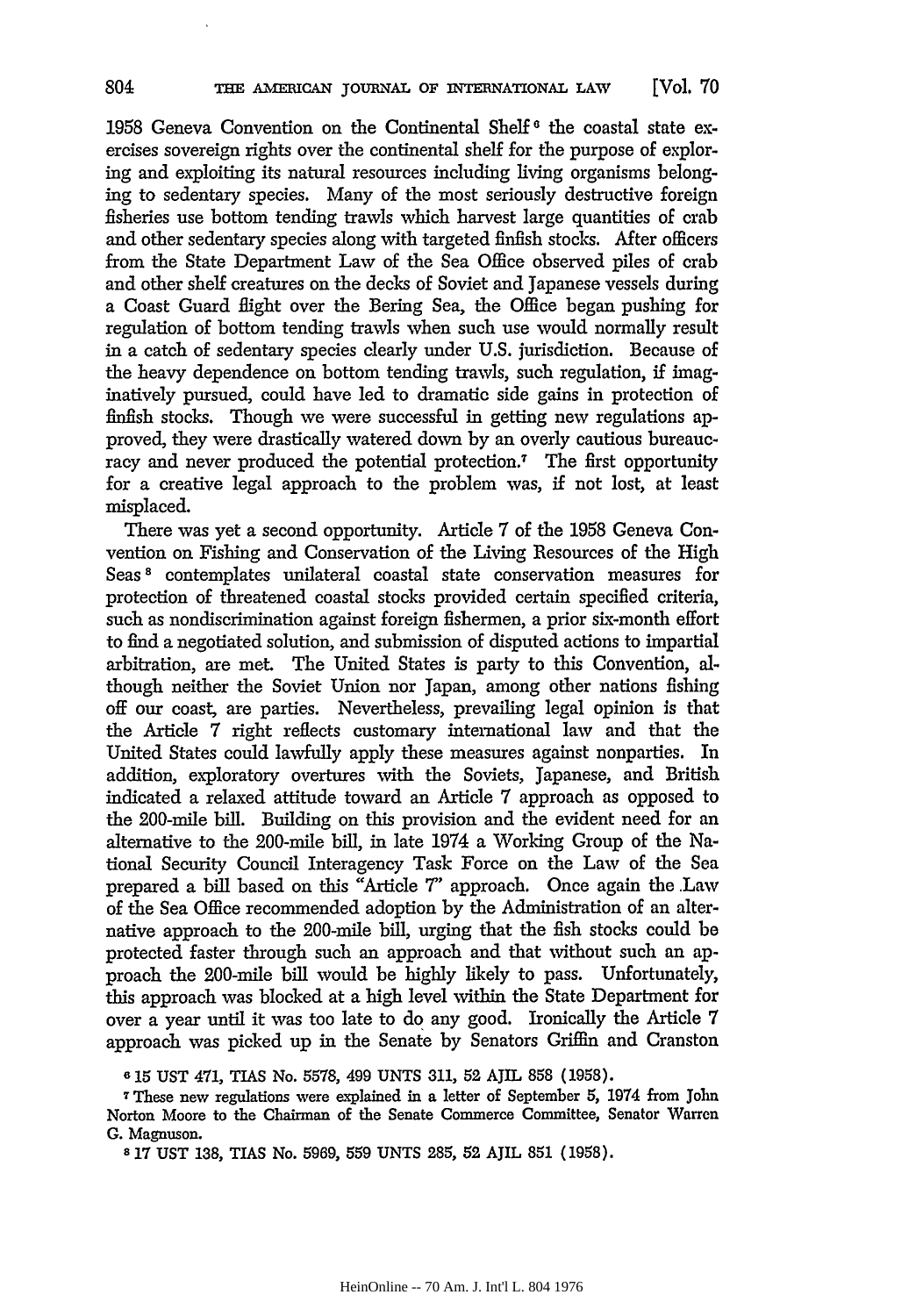and received 37 votes as an alternative to the 200-mile bill even though the Senators had only a week to sell it with no Administration support! **9** To the State Department's credit, shortly before the final Senate action the Department did recommend the Article 7 approach to the President, to be coupled with a veto of the 200-mile bill. This late recommendation was at least reluctantly acquiesced in by the other concerned Departments. On the eve of the vote, however, the President refused to take any action even informally indicating Administration support for the Griffin-Cranston amendment. This inaction ensured passage of the 200-mile bill.

During the congressional battle on the 200-mile bill the Law of the Sea Office systematically pointed out to all Senators and Congressmen that the 200-mile bill would violate the treaty obligations of the United States and would be seriously harmful to overall national oceans interests.<sup>10</sup> Specifically, it was pointed out that absent new fishery agreements in place before March 1, 1977 (which at this writing in July, 1976 we do not have):

- -the bill would violate Articles 1, 7, and 9-12 of the 1958 Geneva Convention on Fishing and Conservation of the Living Resources of the High Seas;
- -under prevailing international law as recognized by the United States the bill would violate Articles 2, 6, and 22 of the 1958 Geneva Convention on the High Seas;
- -the bill would violate a number of fishery bilateral and limited multilateral agreements though most of these are relatively shortterm;
- -the bill would undercut the cardinal tenet of United States oceans policy: no illegal unilateral oceans claims. As the largest user of the world's oceans the United States has the most to lose by a pattern of unrestrained national extensions. If we can make such claims over others' oceans interests others can make their own claims over ours. This is not merely an imaginary horrible. In only three months following passage of the 200-mile bill, Canada, France, Guatemala, Japan, Spain, India, Sri Lanka, Mexico, Senegal, and other nations have announced or have begun planning new unilateral oceans claims. The claim by Senegal to a 150-mile territorial sea, among other claims, has been specifically justified by reference to the United States action;
- -the bill would undermine the law of the sea negotiations in a variety of subtle ways (including giving away a major bargaining lever), even though its endorsement of the popular 200-mile limit is unlikely to and has not resulted in collapse of the negotiations;

*9* See the floor debate on the Cranston-Griffin Article 7 amendment to S.961. 122 **CONG. REc.** S.701-10 (daily ed. Jan. 28, 1976).

10This was done through personal letters and memoranda to all Senators and Congressmen, systematic coverage of staff, and individual appointments with each Senator who would grant an appointment (over balf the Senate) and many Congressmen, a high level phone campaign **by** the executive branch where it was felt to be useful as well as, of course, the usual executive branch-congressional relations efforts.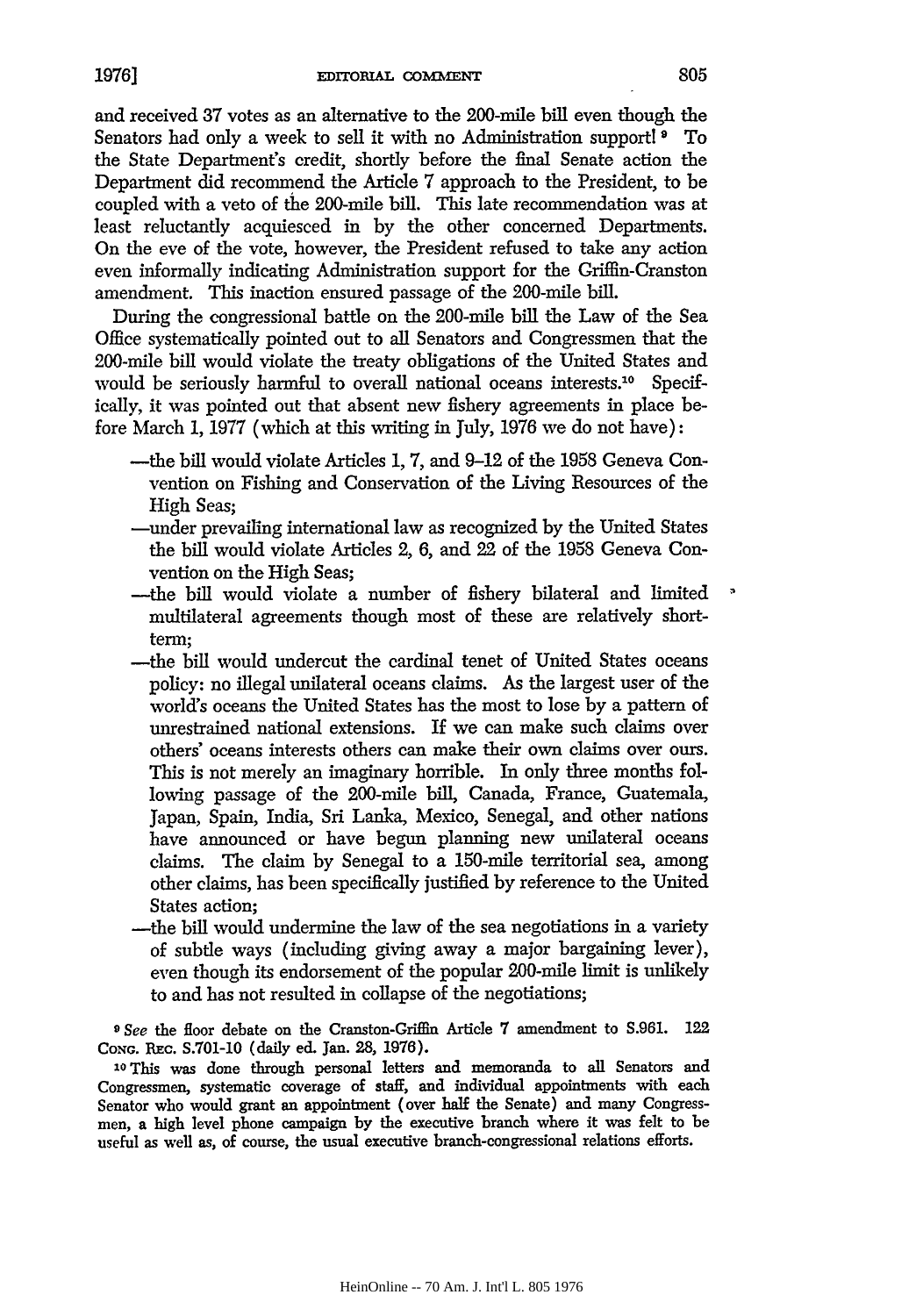THE AMERICAN JOURNAL OF INTERNATIONAL LAW **[Vol. 70**

- -the bill would undermine the important effort to obtain agreement on a regional international arrangement for the conservation and management of tuna. Following passage of the bill these negotiations with our Latin American neighbors, which had been the most promising in the over 20-year history of the tuna dispute, collapsed;
- -the bill could lead to a risky confrontation with the Soviet Union, Japan, or other nations fishing off our coasts when we begin arresting their vessels on the high seas. The Soviet Union and Japan have protested the action even though they are prepared to accept a 200 mile economic zone as part of a comprehensive law of the sea treaty. Recently, they also held joint talks in Moscow on "common fishery problems";
- -even short of a confrontation, in view of the heavy dependence of the Japanese on fish stocks as a source of protein, the bill could significantly harm United States-Japanese relations. Again, this has proven not to be merely an imaginary horrible. In Japan the bill has been referred to as a "stab in the back" by the United States. Prime Minister Mild recently protested passage of the bill directly to President Ford; and
- -the bill would undermine U.S. efforts to obtain binding international conservation standards and other reasonable restraints on coastal nations in the exercise of expanded jurisdiction within the 200-mile economic zone.

With some exceptions, notably the vigorous and enlightened opposition of Senators Griffin (Michigan) and Gravel (Alaska) and Congressmen Mc-Closkey (California) and Fraser (Minnesota), there was little congressional interest in whether the bill violated international law. Indeed there was little interest in any of the points in opposition. Though many felt otherwise, my assessment was that the legal argument coupled with arguments as to present protection of stocks through recent breakthroughs in fisheries agreements probably had been the most effective in opposition."' Nevertheless, the treaty violation was received with a large yawn.

Unfortunately, violation of our treaty obligations had equally little impact on the Secretary of State or the President. Though Secretary Kissinger signed a few letters to congressional leaders early in the battle, he resisted all efforts to weigh in hard, most seriously in refusing to testify before the Senate Foreign Relations Committee in opposition despite repeated entreaties from the Law of the Sea Office that his testimony could be decisive.<sup>12</sup> Similarly, despite an earlier decision to oppose, President Ford

**<sup>11</sup>**One counterargument heard in the House debate as to the illegality of the bill was that it did not violate the 1958 Geneva Convention on Fishing and Conservation since the Soviets and Japanese were not parties to that Convention No one pointed out in rebuttal that the United States was a party and would be likely to be arresting signatories that were fishing off the U.S. coast.

12At one point the Law of the Sea Office succeeded in writing a paragraph in opposition to the 200-mile bill into Secretary Kissinger's testimony on another subject before the Senate Foreign Relations Committee. This arrangement was worked out

806

 $\Omega$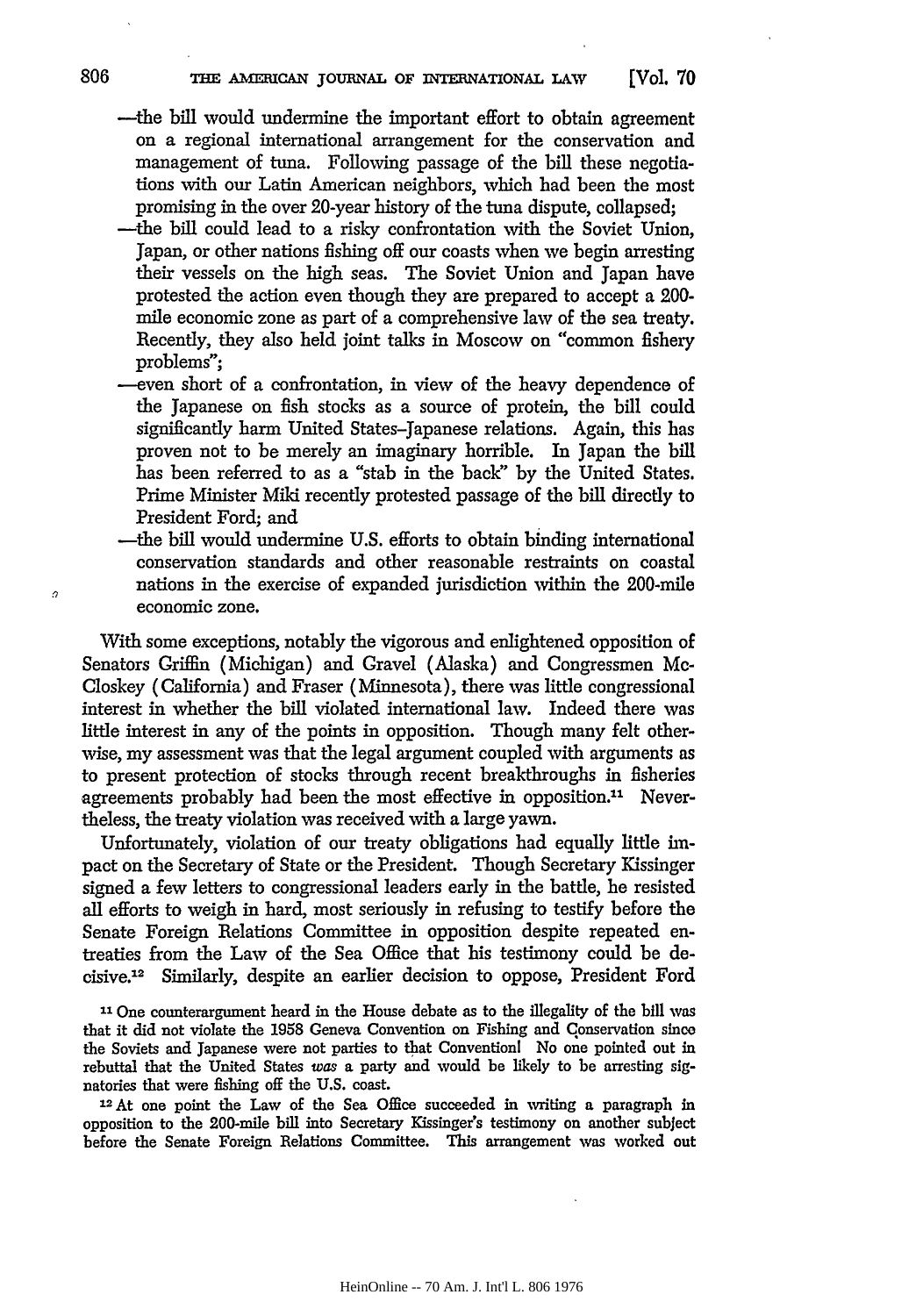signed the bill even against the advice of the State and Justice representatives that it would put the United States in violation of international lawl A presidential veto, at least if coupled with an Article 7 approach, could have been sustained, as is evidenced by the over 100 votes in the House in opposition (with no effective White House opposition) and the 37 votes in the Senate for an Article 7 approach (with no Administration support). The President, however, had made statements during election year political appearances in New England strongly suggesting that he would sign the 200-mile bill if passed by the Congress.<sup>13</sup>

Fidelity to law in foreign policy must not remain the frail reed which this sad example illustrates. There is little reason to believe that fidelity to law has fared much better on a variety of other politicized issues, for example the Byrd Amendment with respect to the Rhodesian chrome controversy. There is no sure cure other than a fundamental change in attitude. But there are steps which, I believe, can modestly alleviate the problem. These are:

First, we should add an international legal specialist to the White House staff and give him access to the President. Surely in a structure which has a Special Assistant to the President for Consumer Affairs there is room for an international legal adviser! This could be accomplished by adding to the White House staff a Special Assistant to the President for International Legal Affairs or another Deputy Assistant to the President for National Security Affairs who would be understood to be an international legal specialist. Though both the Office of Legal Counsel of the Department of Justice and the Legal Adviser's Office of the Department of State

with the pre-agreement of the staff of the Senate Foreign Relations Committee. An hour before the testimony was to be delivered Kissinger personally removed the paragraph. In fact, I had started for the Hill and received a radio message from the Secretary that the paragraph had been taken out and I need not be present for his testimony.

Both Acting Secretary of State Kenneth Rush and Secretary Kissinger are on record as to the illegality of the 200-mile fishing bill. Even President Ford in his signing statement of April **13,** 1976 admitted that "absent affirmative action, the subject bill could raise serious impediments for the United States in meeting its obligations under existing treaty and agreement obligations." He went on to say "the bill contemplates unilateral enforcement of a prohibition on foreign fishing for native anadromous species, such as salmon, seaward of the 200-mile zone. Enforcement of such a provision, absent bilateral or multilateral agreement, would be contrary to the sound precepts of international jurisprudence," and "the enforcement provisions of H.R.200 dealing with the seizure of unauthorized fishing vessels, lack adequate assurance of reciprocity in keeping with the tenets of international law." Statement of the President, note **1** *supra.*

*Is See, e.g.,* the transcript of the January 22, 1976 interview with President Ford by newsmen in New Hampshire. Reports of White House capitulation on the 200-mile bill circulated widely as early as the fall of 1975. On October 31, 1975 the *San Diego Union* reported that "the Ford Administration has agreed to support extension of the US fishing zone to 200 miles from its present 12-mile limit, Representative Robert Leggett said here yesterday." More specifically the *Union* quoted Representative Leggett, who chaired the House Subcommittee pushing the 200-mile bill, as saying "I got a committment from the White House that if some of their terms can be satisfied there will be no veto." *See* the San Diego Union, Oct. 31, 1975.